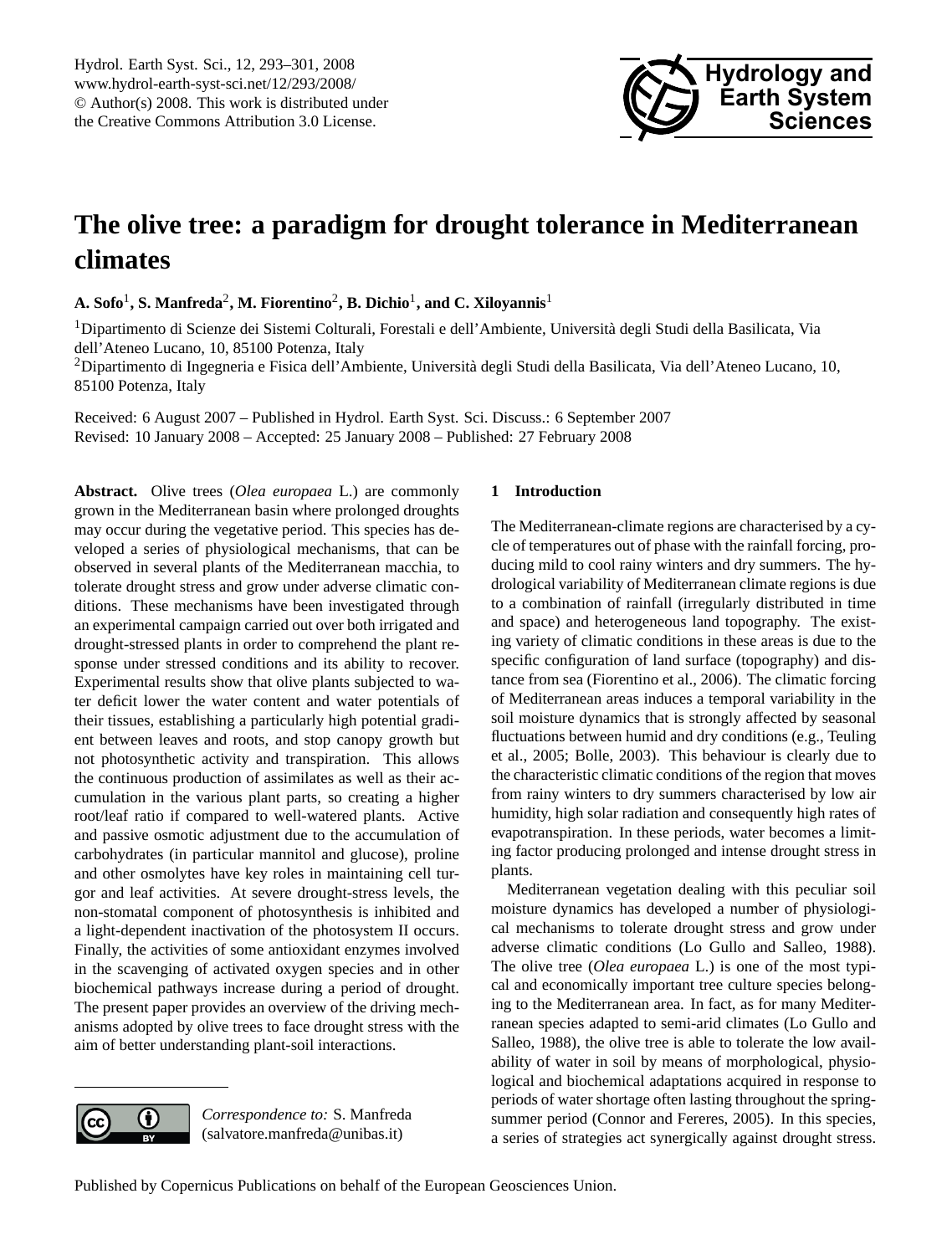The most relevant mechanisms are the regulation of stomata closure and transpiration (Moreno et al., 1996; Nogués, and Baker, 2000), the regulation of gas exchange (Moriana et al., 2002), a very developed osmotic adjustment (Chartzoulakis et al., 1999), the regulation of the antioxidant system (Bacelar et al., 2007), the appearance of leaf anatomical alterations (Chartzoulakis et al., 1999), and the ability of extracting water from the soil due to a deep root system (Fernandez et al., 1997) and to a high water potential gradient between canopy and root system (Tombesi et al., 1986). Olive trees are confirmed to be efficient soil water users, thanks to their xylem sap transport and the ability to maintain significant rates of gas exchange even during drought stress (Tognetti et al., 2004). For these reasons, the olive tree can be defined as a model plant for drought tolerance in Mediterranean climates.

The olive is the emblematic tree of the Mediterranean regions and constitutes an integral and significant part of the Mediterranean environment and culture, however, its ecological importance has only recently been acknowledged (Loumou and Giourga, 2003). Olive growing is often confined to slopes or fairly ragged land and occupies important parts of mountains and hills (Favia and Celano, 2005) because its culture reduces soil erosion and favors the preservation of a high bio-diversity (Loumou and Giourga, 2003).

Understanding the mechanisms by which olive plants face drought stress under extreme environmental condition is essential for selecting more drought-tolerant cultivars and hence for saving water resources in semi-arid environments. The aim of the study is to analyze drought effects on physiological and biochemical mechanisms of olive plants, such as: gas exchange, photosynthetic efficiency, photoinhibition, osmotic adjustment, cell wall properties, antioxidant enzymes, markers of oxidative stress and growth parameters. Some of those processes have been monitored both under drought conditions and during the following rewatering phase in order to better explain the high degree of tolerance to water deficit observed in this species. The information here obtained may improve our knowledge regarding the temporal variability of plant-soil-atmosphere continuum in this typical species of Mediterranean semi-arid regions.

# **2 Materials and methods**

Experimental results discussed in the present paper were collected from two experiments: the first carried out on plants grown in vase under controlled conditions and the second on plants grown in field conditions. The use of two experimental approaches is due to the wide spectrum of physiological parameters investigated herein. In the first case, it is possible to obtain a relatively large number of measures referred to plants under equal soil moisture conditions (or water stress), whereas the field experiment was used to avoid the limiting effect of vases in root growth. Consequently, the measurements of physiological and biochemical parameters

were taken during the first experiment, while growth parameters of plants were recorded in the second one.

## 2.1 Description of the first experiment

The first experiment was carried out at Metaponto (Southern Italy, Basilicata Region - N 40°24', E 16°48') using approximately 60 own-rooted olive plants (*Olea europaea* L., cv. "Coratina") subjected to an induced water stress. Olive plants were grown uniformly outdoors in  $0.016 \text{ m}^3$  pots containing loamy sand (73.2% sand, 13.3% silt and 13.5% clay). Drought stress levels were defined on the basis of the values of leaf water potential  $(\Psi_w)$  measured pre-dawn using a pressure chamber (PMS Instrument Co. Corvallis, OR, USA), according to Turner (1981). The effects of different levels of soil water deficit on gas exchange, photosynthetic efficiency, photoinhibition, osmotic adjustment, cell wall properties, antioxidant enzymes activity and markers of oxidative stress were studied.

Pots were covered with plastic film and aluminium foil in order to avoid evaporation from the soil surface and to minimize temperature increase inside the containers. All plants were weighed each evening in order to calculate the amount of water transpired. A limited number of plants were used as a non-stressed control maintaining the soil water content at about 85% of soil water holding capacity and providing, every evening, the amount of water lost through transpiration during the day. Drought-stressed olive plants were subjected to a drought period of 22 days applying a gradual and controlled water reduction for ten days and after which irrigation ceased. Once the maximum level of drought stress had been reached, all plants were rewatered to recreate optimal soil water conditions.

The measurements of gas exchange were carried out using the portable photosynthesis system LCA-4 (ADC, UK) operated at 200  $\mu$ mol m<sup>-2</sup> s<sup>-1</sup> flow rate, under natural temperature, relative humidity and full sunlight conditions (at 09:00– 10:00). Chlorophyll-a fluorescence from photosystem II was recorded at 650 nm by using the time-resolving portable fluorimeter (Plant Efficiency Analyser, PEA, Hansatech Instrument Ltd., UK).

In order to measure the degree of non-stomatal limitation to photosynthesis (photoinhibition), fluorescence relaxation curves were recorded at the beginning of drought treatment, at the end of the drought stress period and at the end of the rewatering period using the method of Walters and Horton (1991). Cell contents were extracted by squeezing leaf and root tissues in sterilized plastic syringes and the extract was used to determine osmolarity by an osmometer (Wescor model 2000, Logan, UT, USA) calibrated against a salt solution. Osmotic adjustment was calculated as reported by Girma and Krieg (1992) whereas elastic modulus was determined after Tyree and Jarvis (1982). Antioxidant enzymes and lipoxygenase were extracted and their activities were evaluated following the methods proposed by Sofo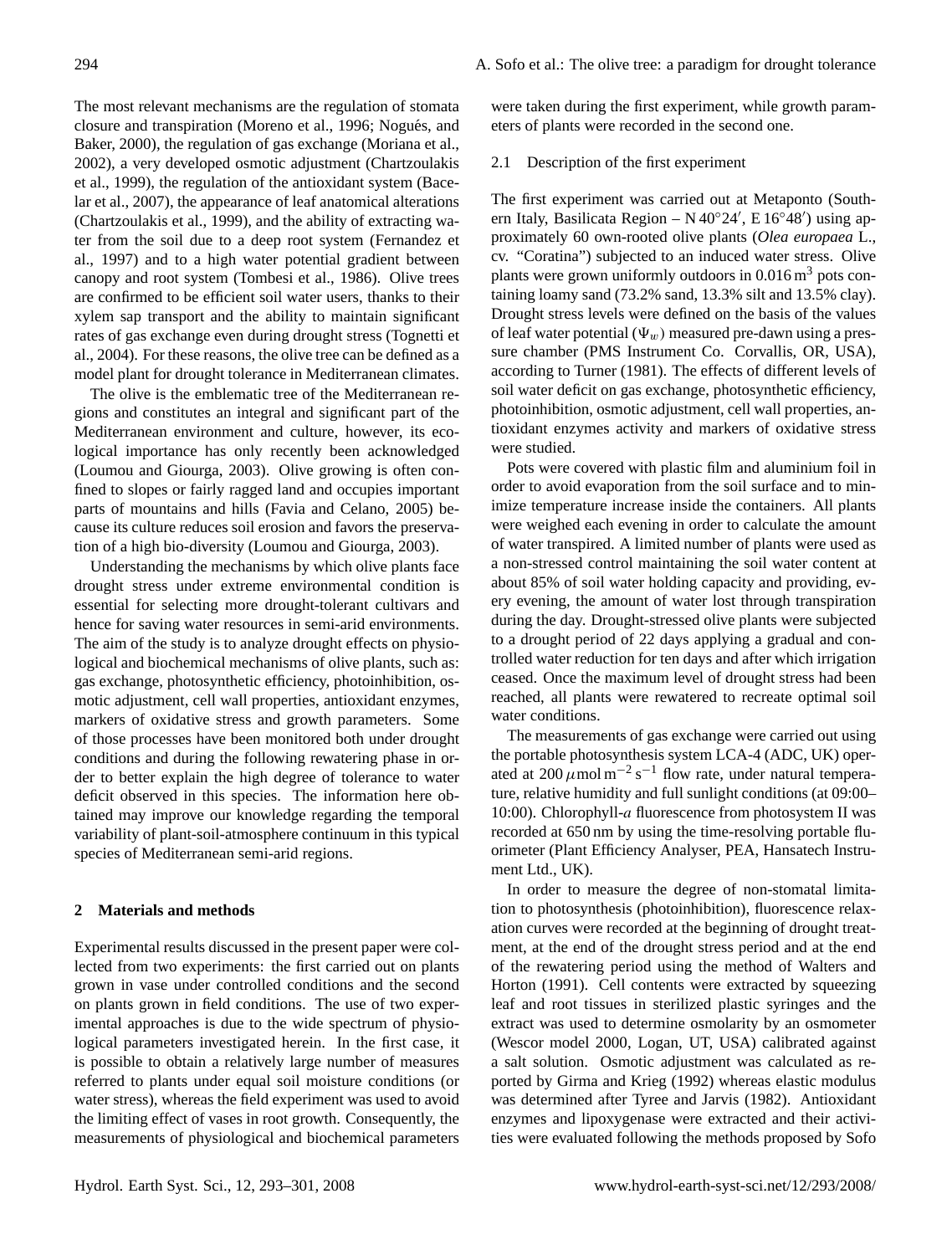et al. (2004a). Finally, proline and malondialdehyde contents were determined by colorimetric reactions followed spectrofotometrically (Bates et al., 1973; Du and Bramlage, 1992).

# 2.2 Description of the second experiment

The second study site was located at Lavello (Southern Italy, Basilicata region - N 41°03', E 15°42'), a semi-arid area with average annual rainfall of 670 mm concentrated in the October–February period and monthly average temperatures ranging from 5.7 to 24.1◦C. This experimental site is characterised by intense and frequent dry conditions as one may observe from the probability density function of the relative saturation of soil, s (given by the ratio between the soil water content,  $\theta$ , and the soil porosity, n), obtained via numerical simulation (Fig. 1). Numerical analyses were performed adopting the simulation scheme for soil water balance proposed by Rodríguez-Iturbe et al. (1999) adopting recorded rainfall and evapotranspiration data over a period of 40 years in order to account for the seasonal fluctuations of the climatic forcing. The distribution refers to the study area adopted in the field experiment and looks like a gamma distribution (e.g., Isham et al., 2005). The probability distribution displays dry conditions ( $s \leq 0.3-0.4$ ) with a high frequency and also an elevated dispersion mainly due to the seasonal fluctuations of rainfall and temperatures.

In this experiment, the relationships between canopy and roots were examined on own-rooted olive plants, cv. Coratina, planted in 1992 at distances of  $6\times3$  m, regularly pruned and monitored throughout a period of seven years after planting. During this period, irrigation was suspended in part of the plot (the plants were watered only by rain), whereas the rest was irrigated using a localized system (microjets discharging  $80 L h^{-1}$  over a 1 m-radius). The soil was a sandy loam (53.3% sand, 29.0% silt and 17.7% clay).

In the first year, roots were extracted from the whole volume of soil explored, while in the following years, the total soil volume explored by the roots was divided into 30 cm layers using the trench method (Böhm, 1979). Roots were separated from the soil using sieves of 2 and 5 mm mesh. The dry weight of each plant part (fruits, leaves, shoots, trunk, stump and roots) was measured after drying plant tissues at 80◦C for 24 h.

### **3 Tolerance strategies against drought stress**

#### 3.1 Gas exchange and fluorescence measurements

Morphological and anatomical features such as microphyllia, the thick leaf cuticle with large amounts of waxy substances, the hairiness of the leaf abaxial surface and the high specific weight of the leaves (sclerophylly) are means developed by olive plants to reduce water loss. Transpiration rates in olive are higher than in most other fruit tree species under both well-watered and drought conditions, and the various tissues



**Fig. 1.** Probability density function of the relative saturation of soil obtained simulating the soil water balance over 40 years in Lavello, a Mediterranean area of Southern Italy (soil characteristics are the following: porosity  $n=0.44$ , field capacity  $\theta_c=0.38$ , saturated conductivity  $K_s = 8.6$  cm/day).

can withstand very negative values of water potential (Xiloyannis et al., 2003).

The first experiment, carried out on two-year old plants, was aimed to investigate on the effects of drought stress on plant transpiration and photosynthesis. The measured relative saturation of soil in drought-stressed plants during the first experiment is described in Fig. 2a, where the drying phase lasted 22 days and there after soil water content was kept fairly constant for one month. During this experiment, the transpiration was monitored and showed an interesting behaviour when compared with the trend of relative soil saturation (Fig. 2b). In particular, transpiration occured at the maximum rate as long as soil moisture was sufficient to permit the normal course of plant physiological processes but, when relative soil saturation became lower than 0.35, the transpiration was inhibited and it decreased almost linearly with the soil water content.

In normal conditions, plant transpiration can be computed as a function of relative soil saturation following the expression (e.g., Laio et al., 2001)

$$
E(s) = \begin{cases} E_{\max\frac{s-s_w}{s^*-s_w}} & s_w \le s \le s^*\\ E_{\max} & s^* \le s \le 1 \end{cases} \tag{1}
$$

where  $E_{\text{max}}$  is the maximum rate of transpiration that during the experiment was fairly constant (see VPD – Vapor Pressure Deficit in Fig. 2a),  $s^*$  is the relative soil saturation at the initial stomata closure and  $s_w$  correspond to the relative saturation of soil at the wilting point. Nevertheless, another relevant aspect for a correct description of the soil-plant continuum is that transpiration was inhibited during the rewatering phase even if the soil saturation was above  $s^*$  (Fig. 2b). This was likely due to the potential damages induced by the prolonged water-stress in plants. In this case, the olive tree was able to recover its functionality within one month, but during this period transpiration was significantly reduced and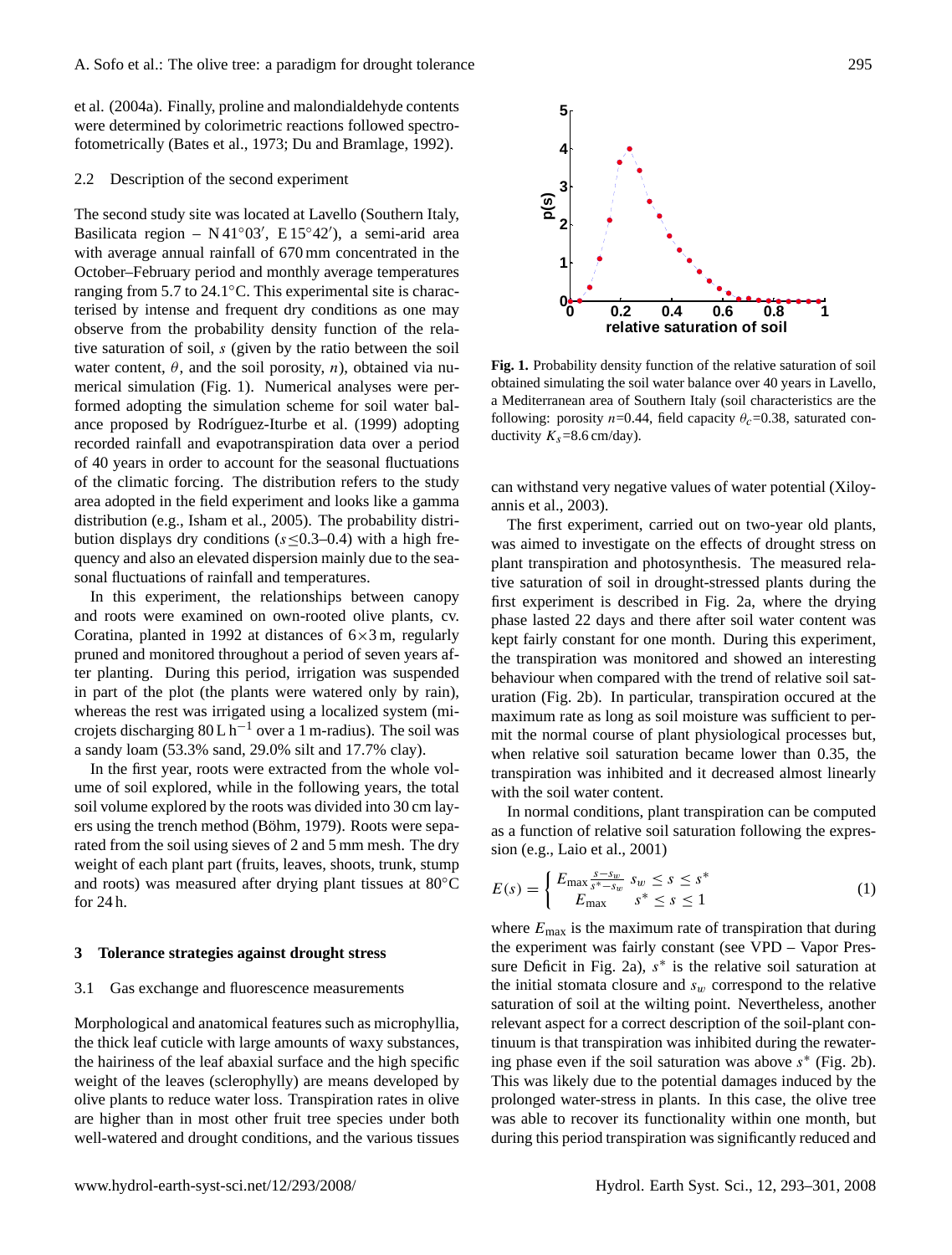

**Fig. 2. (a)** Measurements of soil saturation during an experiment where olive plants were driven toward drought-stressed conditions and watered afterwards. **(b)** Measured transpiration as a function of the relative saturation of soil. The dashed line describes the loss function introduced by Laio et al. (2001).

Eq. (1) should be applied accounting for this reduction in the actual transpiration rate. This mechanism would become particularly interesting under natural condition where soil watering (rainfall) is a stochastic process in time. The plant, according to the results given above, may use more parsimoniously the soil water resource in order to face prolonged periods of drought. Of course this assumption needs to be confirmed designing a dedicated experiment where the rewatering occurs randomly in time.

Reduction of soil water content from a relative soil saturation of 0.7 to approximately 0.4 induced in olive plants a slight drop in pre-dawn leaf water potential  $(\Psi_w)$  (from −0.5 to −0.9 MPa). At this value, daily transpiration per unit of leaf area is reduced by about 55% while photosynthesis decreases approximately of 30% if compared to wellirrigated plants (Fig. 3). However, unlike in other species, leaves continue to function even at  $\Psi_w$  of −6.0 MPa. In dry condition, olive leaves can use for transpiration about 60% of their water reserves without irreversible damage. This water contributes to sustain the demands of transpiration as stress increases, up to extreme values of the leaf water potential of −7.0 MPa, when relative water content of the plant reaches



**Fig. 3.** Trends of net photosynthesis **(a)** and transpiration **(b)** in drought-stressed (continuous lines) and irrigated (dashed lines) during a drought stress period. Each value represents the mean of three measurements  $(\pm SE)$  from three plants having a similar value of pre-dawn leaf water potential. The mean values of predawn leaf water potential for drought-stressed plants are the following: 0 days=−0.4 MPa, 4 days=−1.0 MPa, 8 days=−1.7 MPa, 12 days=−3.1 MPa, 16 days=−4.2 MPa and 20 days=−5.8 MPa.

40%. This value is considerable if compared to that of other fruit species such as kiwifruit, which uses for transpiration a limited amount of water (about 9%) from its reserves under conditions of severe water deficit (Nuzzo et al., 1997).

During the first days of recovery following a drought phase, olive plants recover only partially leaf water potential but recover completely the maximum photosynthetic efficiency calculated as  $F_v/F_m$ , where  $F_v$  is the variable fluorescence and  $F_m$  maximal fluorescence measured on dark-adapted leaves by means of a leaf chamber fluorometer (Table 1). The analysis of fluorescence relaxation curves allowed to calculate the value of slowly relaxing nonphotochemical quenching  $(NPQ<sub>S</sub>)$ , which indicates a damage of photosynthetic reaction centres and thus measures the degree photoinhibition, the damage to the light-harvesting reactions of the photosynthetic apparatus caused by excess light energy trapped by chloroplasts. Photoinhibition is thus the cause of the non-stomatal limitation to photosynthesis. Results show that  $NPQ<sub>S</sub>$  increased with increasing drought stress and then recovered completely at the end of rewatering whereas in well-irrigated control plants it remained stable during the whole experimental period (Table 2). This suggests that olive plants have a strong mechanism for photosystem II repair after long-term photoinhibition and drought stress. The transpiration rates in the first two weeks of the rewatering period were much lower than the values of well-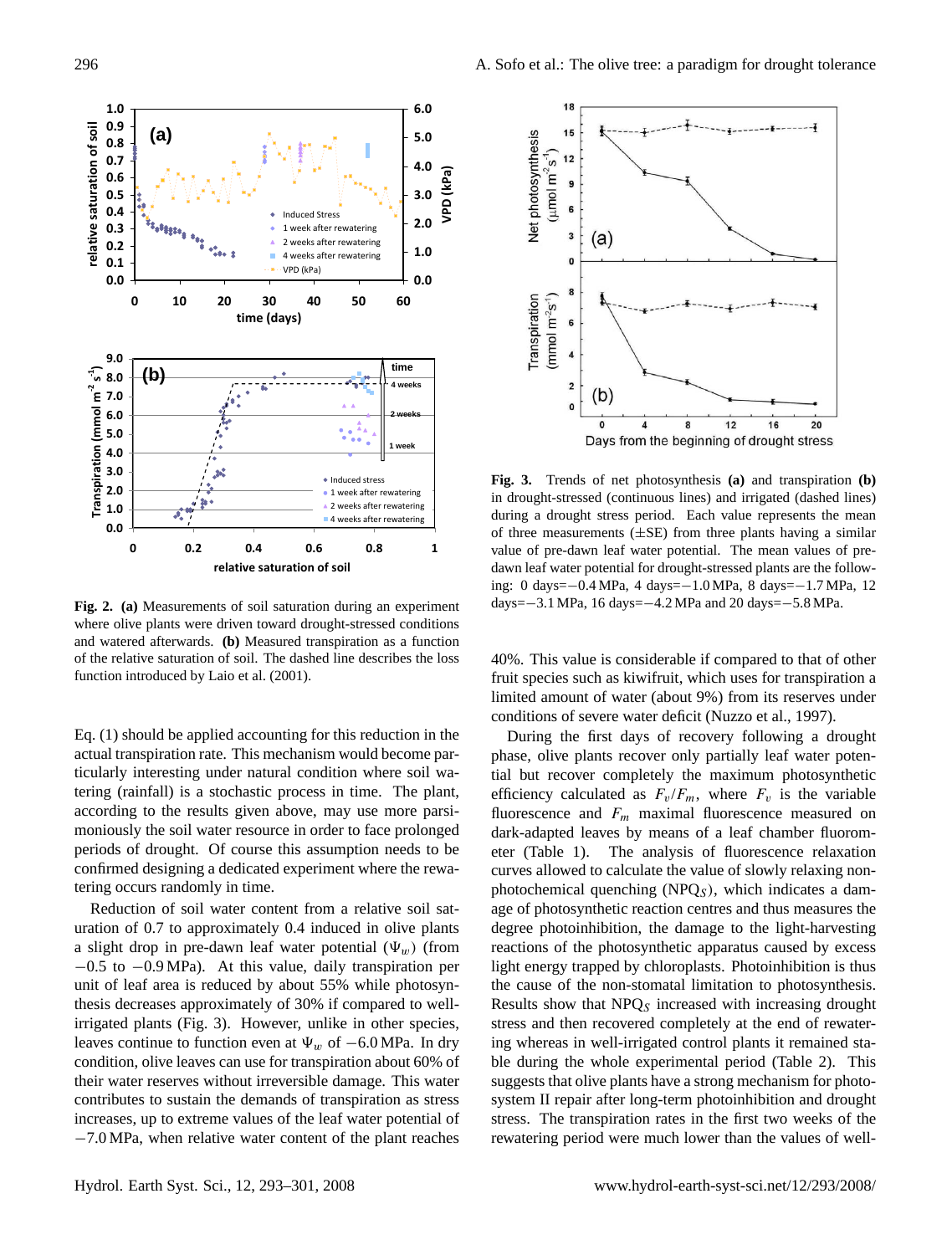**Table 1.** Trends of pre-dawn leaf water potential  $(\Psi_w)$ , net photosynthetic rate (A) and maximum efficiency of photosystem II ( $F_v/F_m$ ) during the rewatering of severely stressed plants. Each value represents the mean of three measurements (±SE) from three plants having a similar value of pre-dawn leaf water potential.

| Days of rewatering | $\Psi_w$                                                     | A               | $F_v/F_m$         |
|--------------------|--------------------------------------------------------------|-----------------|-------------------|
| (MPa)              | $(\mu$ mol CO <sub>2</sub> m <sup>-2</sup> s <sup>-1</sup> ) |                 |                   |
|                    | $-6.50$                                                      | $6.6 \pm 0.78$  | $0.643 \pm 0.081$ |
| 2                  | $-1.30$                                                      | $7.8 \pm 1.12$  | $0.742 \pm 0.043$ |
| 3                  | $-0.85$                                                      | $9.4 \pm 1.01$  | $0.772 \pm 0.063$ |
| 4                  | $-0.80$                                                      | $11.1 + 1.21$   | $0.789 \pm 0.045$ |
| 5                  | $-0.80$                                                      | $9.7 \pm 1.10$  | $0.798 \pm 0.054$ |
| Control            | $-0.45$                                                      | $22.1 \pm 0.95$ | $0.816 \pm 0.036$ |

watered plants and their complete recovery occurs after four weeks of rewatering (Fig. 2b). A similar inhibition during the first days of rewatering was also observed for photosynthetic rates (Table 1). It is important to note that in olive plants the extent of gas exchange inhibition is related to the level of drought stress previously experienced by plants (Angelopoulous et al., 1996). These persisting deficits in leaf gas exchange are not due to the non-recovery of cell turgor but to other factors probably involving the hormonal and biochemical balance, the efficiency of the conducting system and the water absorption capacity of roots.

#### 3.2 Osmotic adjustment and cell wall properties

Another important mechanism adopted by the olive tree to face water deficit is osmotic adjustment. This physiological process is due to the accumulation of osmotically active compounds (osmolytes such as: carbohydrates, some aminoacids and derivates, organic and inorganic acids, cations and anions) in plant cells, measured by the variation in osmotic potential  $(\Delta \Psi_{\pi})$ . A higher concentration of osmolytes facilitates water diffusion in cells and maintains the turgor of plant tissues. The osmotic adjustment may depend on either active synthesis and accumulation of osmolytes within cells (active osmotic adjustment) or loss of water from plant cells, with the consequent increase in osmolyte concentration (passive osmotic adjustment).

In the first experiment, leaf osmotic potential  $(\Psi_{\pi})$ at full turgor decreased from −2.06±0.01 MPa to −2.81±0.03 MPa in olive plants subjected to a severe drought stress. Under this condition, the olive tree uses active and passive  $\Delta \Psi_{\pi}$  not only in leaves, but also in roots increasing its ability to extract water from dry soil. In fact, an active  $\Delta \Psi_{\pi}$  of 1.42 MPa was observed in roots having a 1–4 mm-diameter. This physiological response reduces osmotic potential  $(\Psi_{\pi})$ , so allowing a favourable soil-plant water gradient which enables plants to extract water from soil at low values of soil water potential and to maintain gas exchange, growth and productivity (Xiloyannis et al., 1988). The passive concentration of solutes within cells was found to be the most important mechanism to maintain cellular turgor. In fact, the contribution of passive  $\Delta \Psi_{\pi}$  represents approximately 60% of the total osmotic adjustment, while the remaining 40% is due to active  $\Delta \Psi_{\pi}$  (Table 3).

The *ex-novo* synthesis of osmolytes takes place in both leaves and roots of the olive tree and regards mainly carbohydrates and the aminoacid proline (Cataldi et al., 2000). Extracts of leaves and roots of well-watered olive revealed that the most predominant carbohydrates are mannitol and glucose, which account for more than 80% of the total soluble carbohydrates. At a  $\Psi_w$  of  $-6.0$  MPa, in olive tissues mannitol increased of about 97% and it was about 15% more concentrated than glucose. Moreover, it was found that the contribution to total  $\Delta \Psi_{\pi}$  in severe-stressed plants made by glucose and mannitol combined was about −0.32 MPa and an increase in malic acid concentration also occurred. The levels of glucose, sucrose and stachyose decreased in thin roots at all the levels of water deficit, whereas medium roots exhibited no differences in the levels of these carbohydrates. Inorganic cations in olive leaves remained almost unchanged during the period of drought stress, except for the amount of  $Ca^{2+}$  which increased of 25% in water-stressed plants. The amount of organic acids such as malate increased both in leaves and roots during the dry period, whereas citrate and oxalate decreased. In olive plants, a rapid increase of proline at  $\Psi_w$  lower than  $-3.0$  MPa was observed both in leaves and roots. In particular, proline level in olive leaves reached 1.59±0.03  $\mu$ mol mg<sup>-1</sup> DW at severe water deficit, so giving a considerable contribute to the decrease in  $\Psi_{\pi}$ . The results support the hypothesis that the observed decreases in  $\Psi_{\pi}$  and the consequent osmotic adjustment in leaves and roots of drought-stressed plants were mainly due to the accumulation of mannitol,  $Ca^{2+}$ , malate and proline within cells. Finally, the maintenance of negative values of  $\Delta \Psi_{\pi}$  also during the rewatering phase suggests that this can be a strategy for this species to withstand other possible periods characterized by water deficit.

Another aspect investigated during this experiment was the elasticity of plant tissues. This parameter depends on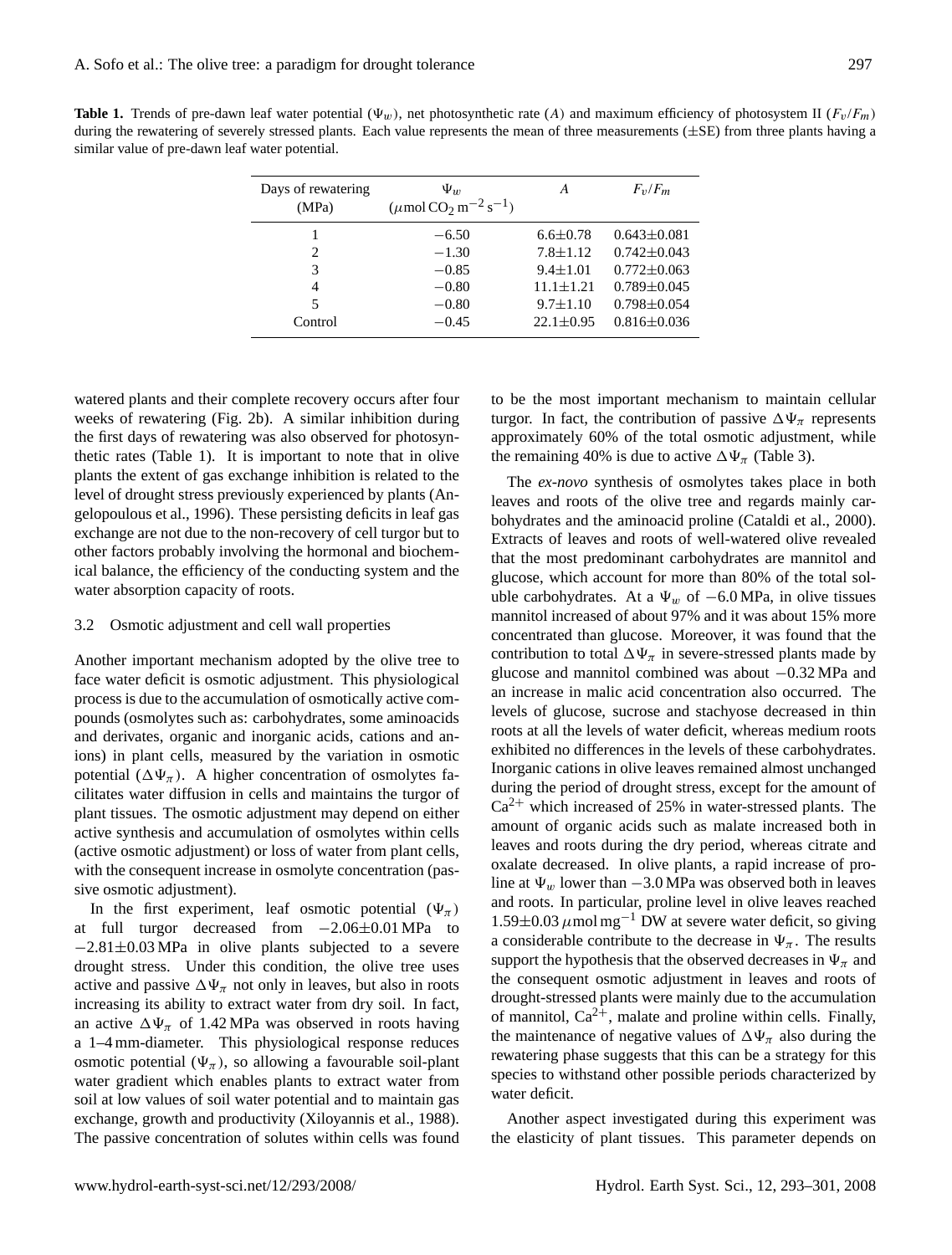**Table 2.** Slowly relaxing non-photochemical quenching (NPQ<sub>S</sub>) in leaves of drought-stressed and control olive plants during the experimental period. Each value represents the mean of three measurements (±SE) from three plants having a similar value of pre-dawn leaf water potential  $(\Psi_w)$ .

|                                          | $NPO_S$                          |                                  |                                  |  |
|------------------------------------------|----------------------------------|----------------------------------|----------------------------------|--|
|                                          | Beginning of drought             | Maximum level of drought         | End of rewatering                |  |
|                                          | $(\Psi_{w} = -0.45 \text{ MPa})$ | $(\Psi_{w} = -6.50 \text{ MPa})$ | $(\Psi_{w} = -0.45 \text{ MPa})$ |  |
| Drought-stressed                         | $0.42 \pm 0.02$                  | $0.58 \pm 0.04$                  | $0.45 \pm 0.08$                  |  |
| Control ( $\Psi_w = -0.45 \text{ MPa}$ ) | $0.41 \pm 0.02$                  | $0.42 \pm 0.02$                  | $0.42 \pm 0.03$                  |  |

**Table 3.** Passive, active and total osmotic adjustment measured predawn in leaves of drought-stressed olive plants. Each value represents the mean of three measurements  $(\pm SE)$  from three plants having a similar value of pre-dawn leaf water potential  $(\Psi_w)$ .

| $\Psi_{\nu}$ (MPa) | Osmotic adjustment (MPa) |                 |                 |  |  |
|--------------------|--------------------------|-----------------|-----------------|--|--|
|                    | Passive                  | Active          | Total           |  |  |
| $-1.7$             | $0.21 \pm 0.03$          | $0.13 \pm 0.02$ | $0.34 \pm 0.05$ |  |  |
| $-3.3$             | $0.56 \pm 0.08$          | $0.30 \pm 0.05$ | $0.86 \pm 0.10$ |  |  |
| $-5.4$             | $1.38 \pm 0.12$          | $1.04 \pm 0.13$ | $2.42 \pm 0.28$ |  |  |



**Fig. 4.** Relationship between the bulk elastic modulus and turgor potential shown by representative leaves for well-watered  $(\triangle)$  and drought-stressed (pre-dawn leaf water potential=−5.2 MPa) ( ) olive plants.

the composition and structure of the cell wall, the rigid outermost cell layer found in plant cells. An increase in elastic modulus  $(\varepsilon)$  is expected when cell walls become more rigid or thicker, and higher values of elastic modulus produces a faster turgor loss of cells for a given percentage of dehydration.

As drought-stress increases, the maximum elastic modulus in olive leaf tissues rose from 11.6±0.95 MPa to  $18.6\pm0.61$  MPa (Fig. 4). This suggests that a droughtstressed olive tree activates metabolic processes to produce

substances that increase cell tissue rigidity, likely by regulating some enzymes involved in lignin biosynthesis such as peroxidases (Sofo et al., 2004a). High values of elastic modulus, together with low values of  $\Psi_\pi$  can be responsible for the observed high gradients of water potential between leaves and soil and thus can facilitate water extraction from the soil.

3.3 Regulation of antioxidant enzymes and markers of oxidative stress

Drought stress is often associated with increased cellular levels of activated oxygen species (AOS), such as superoxide anion (O<sub>2</sub><sup>-</sup>), hydrogen peroxide (H<sub>2</sub>O<sub>2</sub>), hydroxyl radical (HO:) and singlet oxygen  $(^1O_2)$ . AOS are very reactive chemical compounds able to oxidize and damage cells and for this reason plants can increase the activity of antioxidant enzymes (such as: ascorbate peroxidase, catalase, superoxide dismutase, peroxidase, and polyphenol oxidase) to remove them (see Smirnoff, 1993).

The olive tree is able to up-regulate the enzymatic antioxidant system as plants enter water deficit conditions (Table 4). This response protects cellular apparatus and limits cellular damage caused by AOS. In fact, the activities of ascorbate peroxidase (APX) and catalase (CAT) showed a significant increase in leaves of drought-stressed plants, reaching values of 13.77 $\pm$ 0.55 units mg<sup>-1</sup> DW and 11.78 $\pm$ 0.18 units mg<sup>-1</sup> DW, respectively. Moreover, the activities of superoxide dismutase (SOD) and peroxidase (POD) increased both in leaves and roots. Superoxide dismutase enzyme causes the transformation of toxic superoxide anions to water and oxigen whereas peroxidase is involved in lignin biosynthesis and thus participates in the modulation of cell wall properties. For this reason, the observed increase in peroxidase activity could reflect the changed mechanical properties of the cell wall, which in turn, can be correlated with drought adaptation. In contrast, polyphenol oxidase (PPO) activity decreased during the progression of stress in all the tissues studied. Results suggest that drought stress may improve the antioxidant action of phenols by inhibiting polyphenol oxidase and consequently by maintaining the phenol compounds pool in their active reduced state.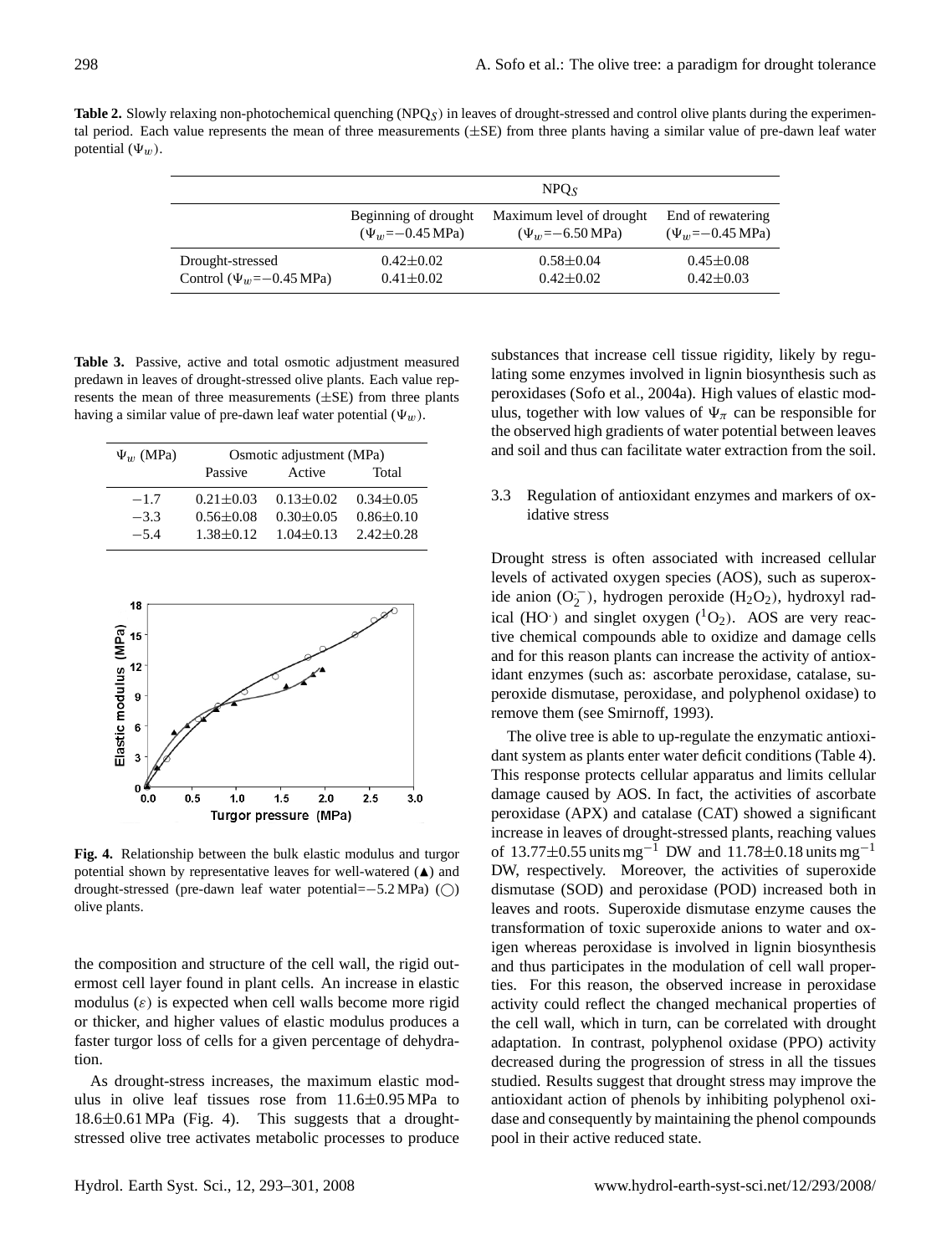**Table 4.** Activities of superoxide dismutase (SOD), ascorbate peroxidase (APX), catalase (CAT), guaiacol peroxidase (POD), polyphenol oxidase (PPO) and lipoxygenase (LOX) in leaves and roots of drought-stressed and well-watered control olive plants. Each value represents the mean of three measurements ( $\pm$ SE) from three plants having a similar value of pre-dawn leaf water potential ( $\Psi_w$ ). Stars refer to differences between well-watered and drought-stressed plants at  $P=0.05$ .

| Pre-dawn leaf water potential (MPa) |                  | Enzyme activity (units $mg^{-1}$ dry weight) |                    |                   |                    |                   |                     |
|-------------------------------------|------------------|----------------------------------------------|--------------------|-------------------|--------------------|-------------------|---------------------|
|                                     |                  | <b>SOD</b>                                   | <b>APX</b>         | <b>CAT</b>        | <b>POD</b>         | <b>PPO</b>        | LOX                 |
| Leaves                              | $-0.4$ (control) | $15.21 \pm 0.82$                             | $3.88 \pm 0.20$    | $4.52 \pm 0.18$   | $29.21 \pm 1.24$   | $33.49 \pm 0.87$  | $149.93 \pm 7.35$   |
|                                     | $-1.6$           | $30.73 \pm 0.89*$                            | $7.36 \pm 0.07*$   | $6.81 \pm 0.05*$  | $39.06 \pm 1.97*$  | $26.55 \pm 0.85*$ | $240.10\pm9.12*$    |
|                                     | $-4.3$           | $31.69 \pm 1.90*$                            | $12.11 \pm 0.26^*$ | $11.44 \pm 0.74*$ | $48.17 \pm 2.01*$  | $24.13 \pm 1.34*$ | $461.35 \pm 28.20*$ |
|                                     | $-5.7$           | $25.17 \pm 1.06*$                            | $13.77 \pm 0.55*$  | $11.78 \pm 0.18*$ | $40.66 \pm 0.73*$  | $20.36 \pm 0.91*$ | $492.43 \pm 34.29*$ |
| Roots                               | $-0.4$ (control) | $7.99 \pm 0.20$                              | $0.36 \pm 0.01$    | $2.08 \pm 0.02$   | $23.88 \pm 0.34$   | $38.19 \pm 0.99$  | $54.45 \pm 2.57$    |
|                                     | $-1.6$           | $11.20 \pm 0.28*$                            | $0.42 \pm 0.01*$   | $3.10 \pm 0.07*$  | $39.05 \pm 1.56*$  | $35.63 \pm 0.74*$ | $59.27 \pm 1.20*$   |
|                                     | $-4.3$           | $15.94 \pm 0.59*$                            | $0.56 \pm 0.02*$   | $2.74 \pm 0.10*$  | $47.77 \pm 2.11*$  | $21.43 \pm 0.43*$ | $55.21 \pm 2.54*$   |
|                                     | $-5.7$           | 17.19±0.49*                                  | $0.51 \pm 0.02*$   | $2.58 \pm 0.07*$  | $44.56 \pm 1.27$ * | $19.05 \pm 0.33*$ | $50.79 \pm 1.42*$   |

Significant increases of lipoxygenase (LOX) activity and malondialdehyde (MDA) content, two markers of oxidative stress, were also observed during the progressive increment of drought stress in both leaf and root tissues of olive plants. The observed increases in malondialdehyde levels and lipoxygenase activity suggest that the water deficit is associated with the oxidation of membrane lipids caused by activated oxygen species and with the damage of photosynthetic apparatus.

During a rewatering treatment following a drought period, the activities of antioxidant enzymes and the levels of malondialdehyde decreased in both leaves and roots, while polyphenol oxidase activity increased.

## 3.4 Growth parameters

The second experiment, carried out in field, highlighted the different growth rates of olive tree's organs between drought-stressed and well-watered plants. It was found that non-irrigated olive plants have higher values of root dry weight/leaf area ratio, volume of explored soil/leaf area ratio, and therefore have greater water availability per unit of leaf area (Celano et al., 1999; Palese et al., 2000).

The results showed that lower soil water availability determines a greater growth reduction in the above-ground organs than in the under-ground organs (roots and stump) (Fig. 5). At the seventh year after planting, the under/above-ground ratio in non-irrigated trees was 0.81 in comparison to 0.72 in irrigated ones. This reduction involved all the epigean organs but was particularly marked in leaf dry weight which at the seventh year was 47% lower in non-irrigated plants. The greater decrease in canopy growth with respect to root growth in drought conditions is a mechanism which improves water availability per unit of leaf area, enabling plants to resist long water deficit periods while keeping the leaves



**Fig. 5.** Dry matter ratio between under- and above-ground tree parts in irrigated (solid line) and drought-stressed (dotted line) olive plants.

photosynthetically active. Root system of drought-stressed olive plants was deeper (up to 1.5 m) if compared to wellwatered plants, while root density remains similar in the two conditions (about  $0.020 \text{ m m}^{-3}$  of soil). This data demonstrate the positive effect of water availability on the growth of both canopy and roots, and the ability of the olive tree to explore the deeper soil layers when grown under water deficit.

## **4 Conclusions and final remarks**

Experimental results provide a deep overview of the different mechanisms developed by the olive tree in order to deal with water limited conditions. A summary of drought stress effects on this species is given in Fig. 6, where the inhibition of physiological processes due to the decrease in pre-dawn leaf water potential  $(\Psi_w)$  is depicted.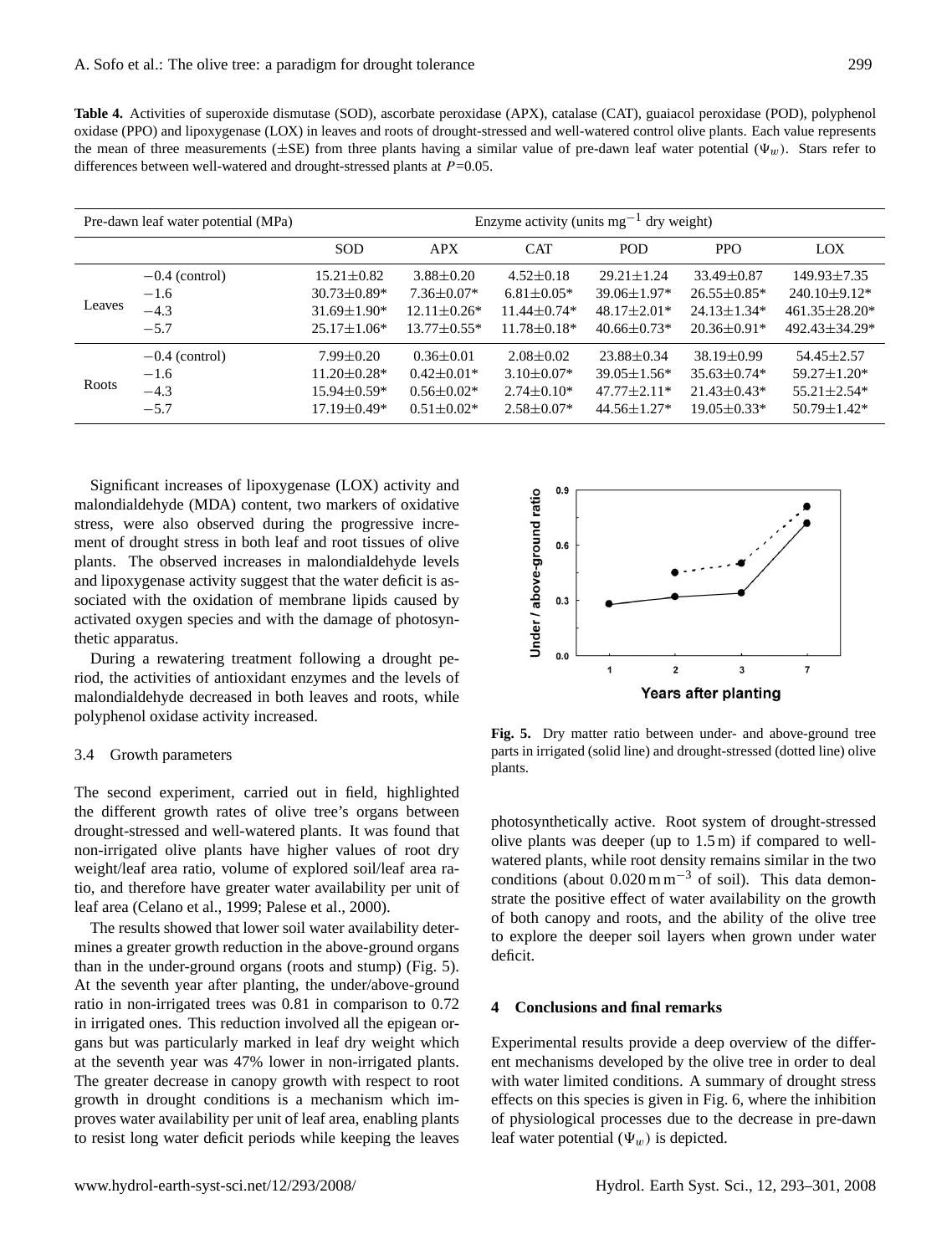

**Fig. 6.** Effects of the decrease in pre-dawn leaf water potential  $(\Psi_w)$ on physiological processes of olive plants. Dashed lines describe the  $\Psi_w$  intervals where physiological processes are partially inhibited or induced, while continuous lines describe the intervals where those processes are strongly affected by drought stress.

The first effect of the decrease in  $\Psi_w$  is a reduction in cell turgor and gas exchange. If compared to a mean response of a plant to drought stress (Hsiao, 1973), the olive tree is able to maintain cell turgor at much lower  $\Psi_w$  values. This is likely due to the stiffness of cell walls related to the high values of elastic modulus, that increase with drought intensity, and to the reduced water losses from cells. The inhibition of photosynthesis begins very soon and is accompanied by a decrease in transpiration. This suggests that, in olive plants subjected to water deficit, photochemical processes are affected not only by photoinhibition and photo-oxidation but stomatal factors are also involved. Moreover, shoot growth rate seems to be more sensitive to the decrease in  $\Psi_w$  if compared to root growth rate and this can be the cause of the higher root/shoot ratio of drought-stressed plants (Fig. 5). At values of  $\Psi_w$  below −1.5 MPa, when gas exchange and growth rates are inhibited, the degradation of cell membranes due to lipid peroxidation takes place.

The regulation of stomata closure is one of the first effects of drought stress on olive tree's physiology and it is gradual with the decrease of  $\Psi_w$ . The stomata closure starts to be more relevant for values of  $\Psi_w$  below  $-2.5$  MPa and at this point it is followed by a strong decrease in cell turgor (Fig. 6). For values of  $\Psi_w$  below −3.2 MPa, the osmotic adjustment due the accumulation of proline, carbohydrates and other osmolytes is completely active and allows the conservation of water in olive tissues. Soon after, respiration is partially reduced by disturbances in cell metabolism.

The patterns described in Fig. 6 and the comparisons with other Mediterranean plant species (Lo Gullo and Salleo, 1988) give evidence for a high degree of tolerance of the olive tree against water deficit and a concerted and gradual series of adaptation mechanisms against this abiotic stress. The analyses here discussed may be useful to better understand the physiological mechanisms adopted by a model plant for water stress tolerance in a Mediterranean ecosystem.

*Acknowledgements.* S. M. acknowledges the support of the CARICAL foundation for his research activities. This research was financed by the projects BRIMET (P.O.N. – Metodologie e sistemi integrati per la valorizzazione di prodotti ortofrutticoli di particolare interesse degli areali di Brindisi e Metaponto) and OLIVERO (European Union Research Project QLK5 CT-2002-01841).

Edited by: V. Iacobellis

## **References**

- Angelopoulos, K., Dichio, B., and Xiloyannis, C.: Inhibition of photosynthesis in olive trees (*Olea europaea* L.) during water stress and rewatering, J. Exp. Bot., 47(301), 1093–1100, 1996.
- Bacelar, E. A., Santos, D. L., Moutinho-Pereira, J. M., Lopes, J. I., Gonçalves, B. C., Ferreira, T. C., and Correia, C. M.: Physiological behaviour, oxidative damage and antioxidative protection of olive trees grown under different irrigation regimes, Plant Soil, 292, 1–12, 2007.
- Bates, L. S., Waldren, R. P., and Teare, I. K.: Rapid determination of free proline for water stress studies, Plant Soil, 39,: 205–208, 1973.
- Bohm, W.: Methods of studying root systems, in: Ecological Studies, Vol. 33, edited by: Bellings, W. D., Galleg, F., Lange, O. L., and Olson, J. S., Springer Verlag New York, 116–117, 1979.
- Bolle, H. J.: Mediterranean Climate: Variability and Trends, Springer, New York, 320 pp., 2003.
- Cataldi, T. R., Margiotta, G., Iasi, L., Dichio, B., Xiloyannis, C., and Bufo, S. A.: Determination of sugar compounds in olive plant extracts by anion-exchange chromatography with pulsed amperometric detection, Anal. Chem., 72, 3902–3907, 2000.
- Celano, G., Dichio, B., Montanaro, G., Nuzzo, V., Palese, A. M., and Xiloyannis, C.: Distribution of dry matter and amount of mineral elements in irrigated and non-irrigated olive trees, Acta Horticulturae, 474, 381–384, 1999.
- Chartzoulakis, K., Patakas, A., and Bosabalidis, A. M.: Changes in water relations, photosynthesis and leaf anatomy induced by intermittent drought in two olive cultivars, Environ. Exp. Bot., 42, 113–120, 1999.
- Connor, D. J. and Fereres, E.: The physiology of adaptation and yield expression in olive, Hortic. Rev., 31, 155–229, 2005.
- Dichio, B., Xiloyannis, C., Sofo, A., and Montanaro, G.: Osmotic adjustment in leaves and roots of olive tree (*Olea europaea* L.) during drought stress and rewatering, Tree Physiol., 26, 179–185, 2006
- Du, D. and Bramlage, W. J.: Modified thiobarbituric acid assay for measuring lipid oxidation in sugar-rich plant tissue extracts, J. Agric. Food Chem., 40, 1566–1570, 1992.
- Favia, F. and Celano, G.: I sistemi olivicoli in terreni collinari e montani: Basilicata e Campania, in: Il futuro dei sistemi olivicoli in aree marginali: aspetti socio-economici, conservazione delle risorse naturali e produzioni di qualita, L'Aquilone, 123– ` 158, 2005.
- Fernández, J. E., Moreno, F., Girón, I. F., and Blázquez, O. M.: Stomatal control of water use in olive tree leaves, Plant Soil, 190, 179–192, 1997.